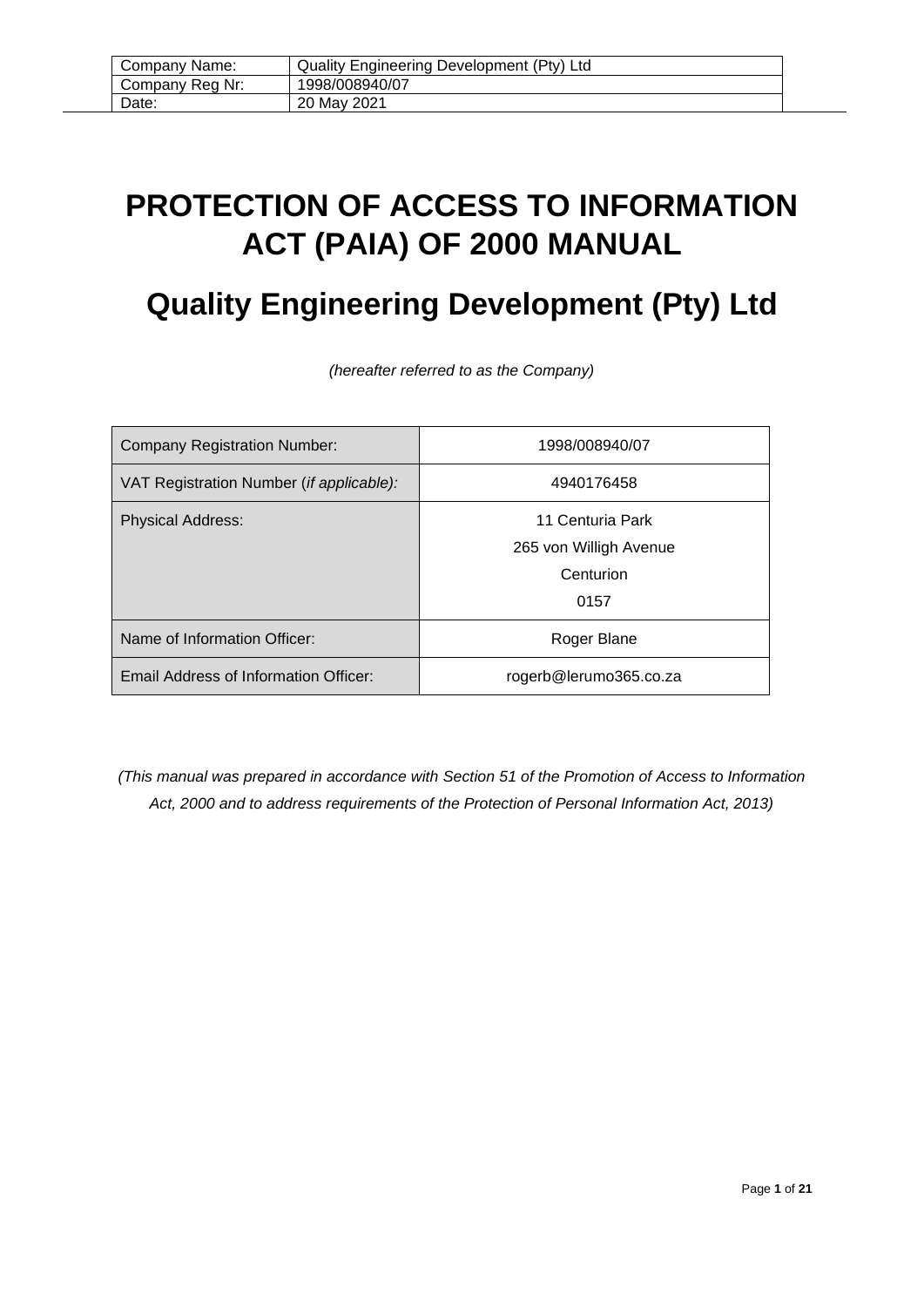| Company Name:   | Quality Engineering Development (Pty) Ltd |
|-----------------|-------------------------------------------|
| Company Reg Nr: | 1998/008940/07                            |
| Date:           | 20 May 2021                               |

# Contents<br>**PROTECTIC**

|     | PROTECTION OF ACCESS TO INFORMATION ACT (PAIA) OF 2000 MANUAL 1                                                  |  |
|-----|------------------------------------------------------------------------------------------------------------------|--|
| 1.  | <b>BACKGROUND TO THE PROMOTION OF ACCESS TO INFORMATION ACT 3</b>                                                |  |
| 2.  |                                                                                                                  |  |
| 3.  |                                                                                                                  |  |
| 4.  |                                                                                                                  |  |
| 5.  |                                                                                                                  |  |
| 6.  |                                                                                                                  |  |
| 7.  | <b>CONTACT DETAILS OF THE CEO OF THE COMPANY [SECTION 51(1)(A)] 5</b>                                            |  |
| 8.  | THE INFORMATION OFFICER OF THE COMPANY [SECTION 51(1)(B)]  5                                                     |  |
| 9.  | <b>CONTACT DETAILS OF THE INFORMATION OFFICER OF THE COMPANY  5</b>                                              |  |
| 10. | GUIDE OF SA HUMAN RIGHTS COMMISSION [SECTION 51(1) (B)] 6                                                        |  |
| 11. | <b>CATEGORIES OF RECORDS AVAILABLE ONLY ON REQUEST TO ACCESS</b>                                                 |  |
| 12. |                                                                                                                  |  |
| 13. | DESCRIPTION OF THE RECORDS WHICH ARE AVAILABLE IN<br>ACCORDANCE WITH ANY OTHER LEGISLATION [SECTION 51(1) (D)] 9 |  |
| 14. | REQUEST FOR ACCESS TO A RECORD [SECTION 51(1) (E)] 10                                                            |  |
| 15. | <b>REMEDIES AVAILABLE WHEN THE COMPANY REFUSES A REQUEST13</b>                                                   |  |
| 16. |                                                                                                                  |  |
| 17. |                                                                                                                  |  |
| 18. | ENFORCEMENT AND POTENTIAL DISCIPLINARY ACTIONS  13                                                               |  |
| 19. |                                                                                                                  |  |
| 20. |                                                                                                                  |  |
| 21. |                                                                                                                  |  |
| 22. |                                                                                                                  |  |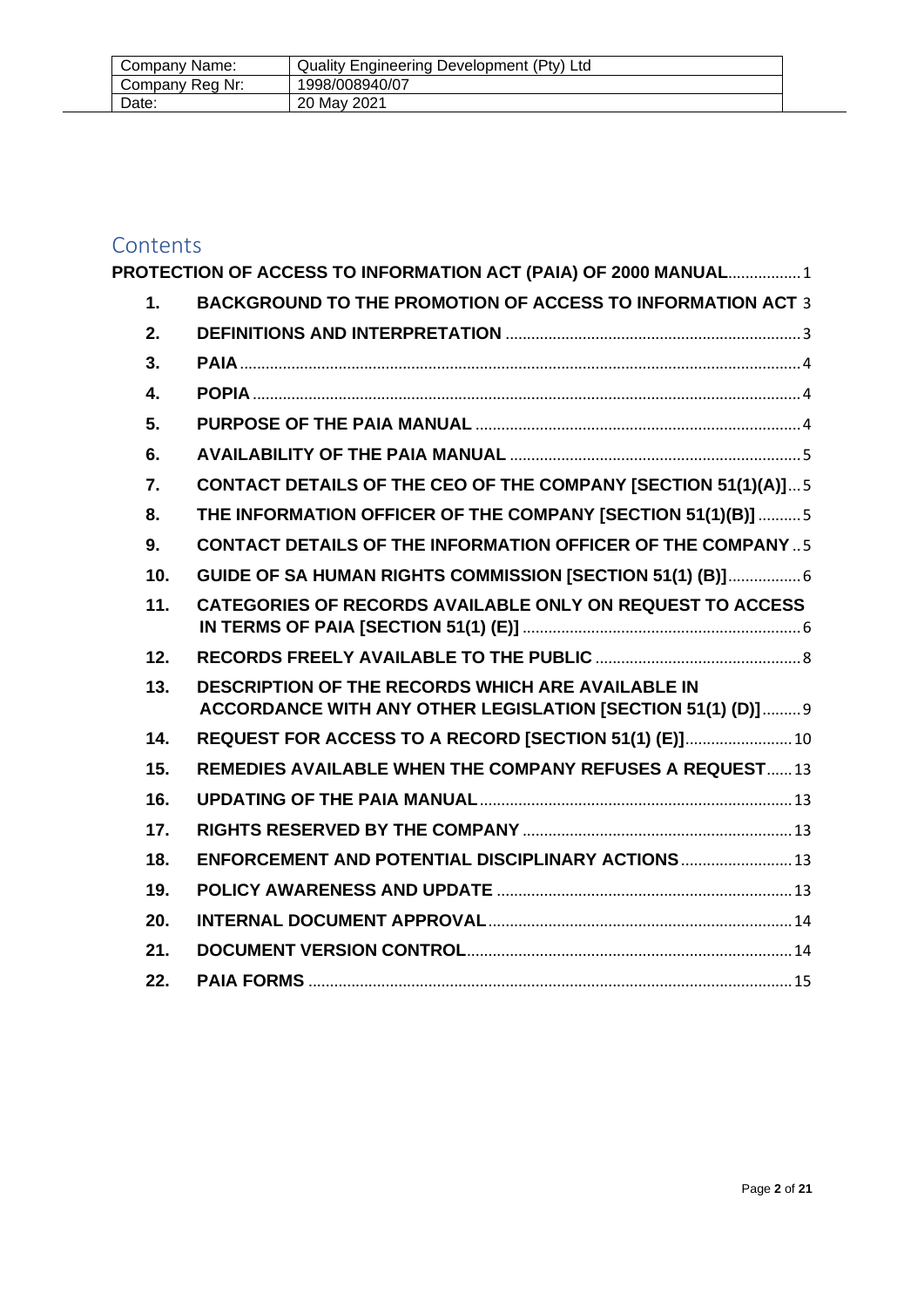| Company Name:   | Quality Engineering Development (Pty) Ltd |  |
|-----------------|-------------------------------------------|--|
| Company Reg Nr: | 1998/008940/07                            |  |
| Date:           | 20 May 2021                               |  |

# <span id="page-2-0"></span>**1. BACKGROUND TO THE PROMOTION OF ACCESS TO INFORMATION ACT**

On 9 March 2001, the Promotion of Access to Information Act, No. 2 of 2000 (PAIA) came into operation, giving effect to the Section 32(2) Constitutional right of access to information. In terms of Section 51(1) of the Promotion of Access to Information Act (PAIA), all heads of private bodies are required to compile a manual that provides information regarding the subjects and categories of records held by such private bodies. This document serves as the Company's information manual and provides reference to the records held by the Company and the process to request access to such records.

Where a request is made in terms of the PAIA, the Company is obliged to release the information, subject to applicable legislative requirements.

#### <span id="page-2-1"></span>**2. DEFINITIONS AND INTERPRETATION**

| <b>Definitions</b>                         | Interpretation                                                                                                                                                                                                                                  |
|--------------------------------------------|-------------------------------------------------------------------------------------------------------------------------------------------------------------------------------------------------------------------------------------------------|
| <b>Conditions for lawful</b><br>processing | Means the conditions for the lawful processing of Personal<br>Information as fully set out in Chapter 3 of POPIA.                                                                                                                               |
| Company                                    | Shall mean Quality Engineering Development (Pty) Ltd, as specified<br>on the Title page of this document.                                                                                                                                       |
| Constitution                               | Means The Constitution of the Republic of South Africa, 1996.                                                                                                                                                                                   |
| Customer                                   | Refers to any natural or juristic person that received or receives<br>services from the Company.                                                                                                                                                |
| Data Subject                               | Has the meaning ascribed thereto in Section 1 of POPIA                                                                                                                                                                                          |
| Employees                                  | Refers to any person who works for or provides services to or on<br>behalf of the Company and receives or is entitled to receive<br>remuneration and any other person who assists in carrying out or<br>conducting the business of the Company. |
| <b>Information Officer</b>                 | Means the appointed Information Officer (as defined in Section 1 of<br>PAIA) of the Company                                                                                                                                                     |
| Manual                                     | Means this manual prepared in accordance with Section 51 of PAIA<br>and Regulation 4(1) (d) of the POPIA Regulations.                                                                                                                           |
| <b>PAIA</b>                                | Promotion of Access to Information Act 2 of 2000.                                                                                                                                                                                               |
| <b>Personal Information</b>                | Has the meaning ascribed thereto in Section 1 of POPIA.                                                                                                                                                                                         |
| <b>POPIA</b>                               | Means the Protection of Personal Information Act 4 of 2013.                                                                                                                                                                                     |
| <b>POPIA Regulations</b>                   | Means the regulations promulgated in terms of Section 112(2) of<br>POPIA.                                                                                                                                                                       |
| Private Body                               | Has the meaning ascribed thereto in Sections 1 of both PAIA and<br><b>POPIA</b>                                                                                                                                                                 |
| Processing                                 | Has the meaning ascribed thereto in Section 1 of POPIA.                                                                                                                                                                                         |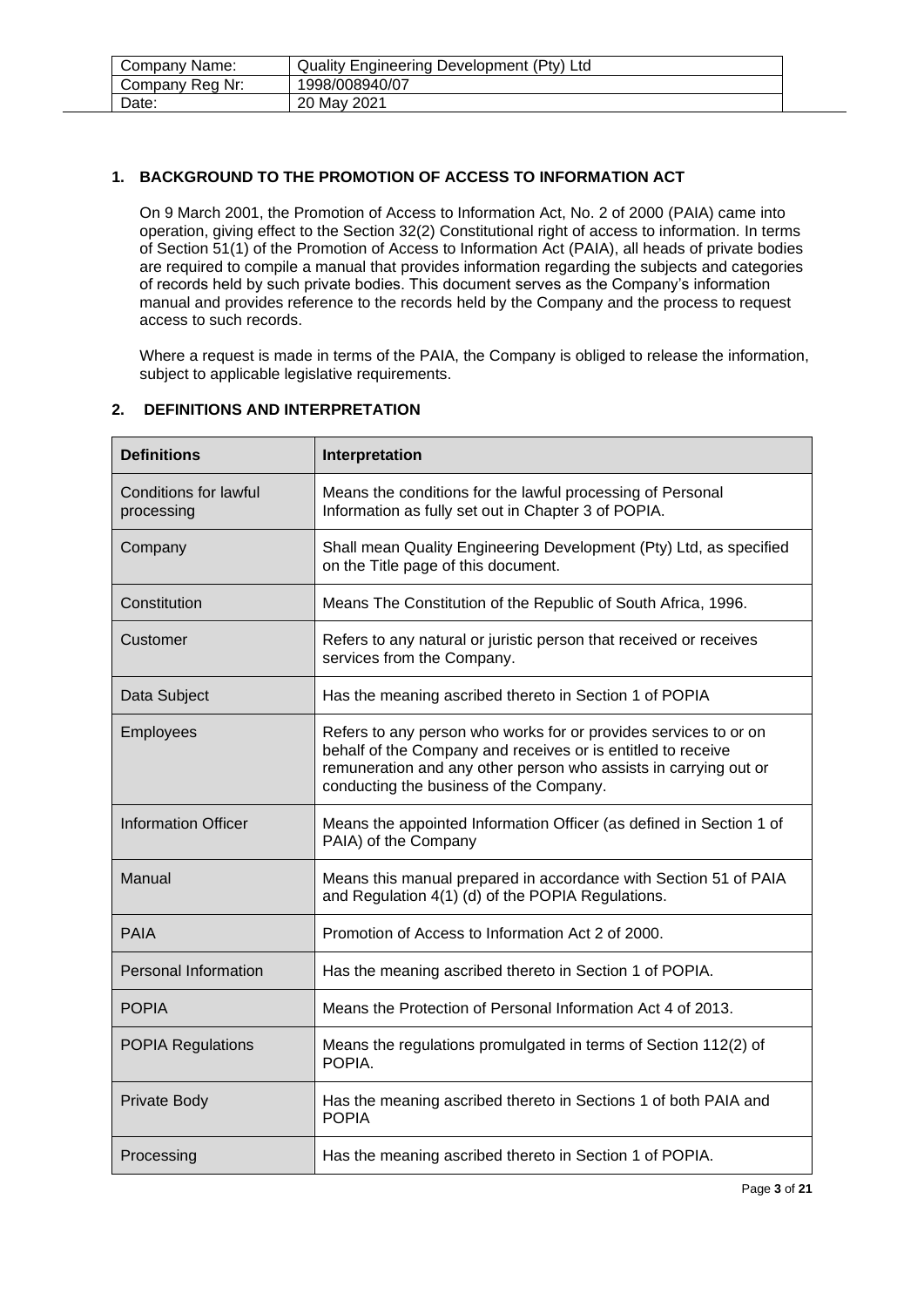| Company Name:   | Quality Engineering Development (Pty) Ltd |
|-----------------|-------------------------------------------|
| Company Reg Nr: | 1998/008940/07                            |
| Date:           | 20 May 2021                               |

| <b>Responsible Party</b>  | Has the meaning ascribed thereto in Section 1 of POPIA.                                    |
|---------------------------|--------------------------------------------------------------------------------------------|
| Record                    | Has the meaning ascribed thereto in Section 1 of PAIA and includes<br>Personal Information |
| Requestor                 | Has the meaning ascribed thereto in Section 1 of PAIA.                                     |
| <b>Request for Access</b> | Has the meaning ascribed thereto in Section 1 of PAIA.                                     |
| <b>SAHRC</b>              | Means the South African Human Rights Commission.                                           |

## <span id="page-3-0"></span>**3. PAIA**

PAIA commenced on the 9th of March 2001. The purpose of PAIA is to give effect to Section 32 of the Constitution, a fundamental right in the Bill of Rights, being the right of access to any information held by the state and any right held by any other person and that is required for the exercise of any rights.

Section 50 of PAIA states that where a request is made for the Company to release a record, the Company is obliged to release the record, except where PAIA expressly provides for the withholding of the record.

PAIA further sets out the required procedures to be followed by a requestor when making a Request for Access. Section 51 of PAIA further states that "all Private Bodies are required to compile an information manual" or PAIA Manual.

### <span id="page-3-1"></span>**4. POPIA**

The Purpose of POPIA is to give effect to Section 14 of The Constitution, "The Right to Privacy", by protecting Personal Information and regulating the free flow and processing of Personal Information.

POPIA sets minimum conditions which the Company must comply with to ensure that all Personal Information is respected and protected.

#### <span id="page-3-2"></span>**5. PURPOSE OF THE PAIA MANUAL**

The purpose of PAIA is to:

- Promote the right of access to information.
- Create a culture of transparency and accountability.
- Giving the right to information.
- Actively promote a society in which the people of South Africa have access to information.
- Enable the people of South Africa to exercise and protect their rights.

Section 9 of PAIA recognises that the right to access information cannot be unlimited:

- Limitations aimed at the reasonable protection of privacy.
- Commercial confidentiality.
- Effective, efficient, and good governance.

This PAIA Manual complies with the requirements of guidelines mentioned in Section 10 of PAIA. It recognises that the appointed Information Regulator will be responsible to regulate compliance with PAIA and POPIA.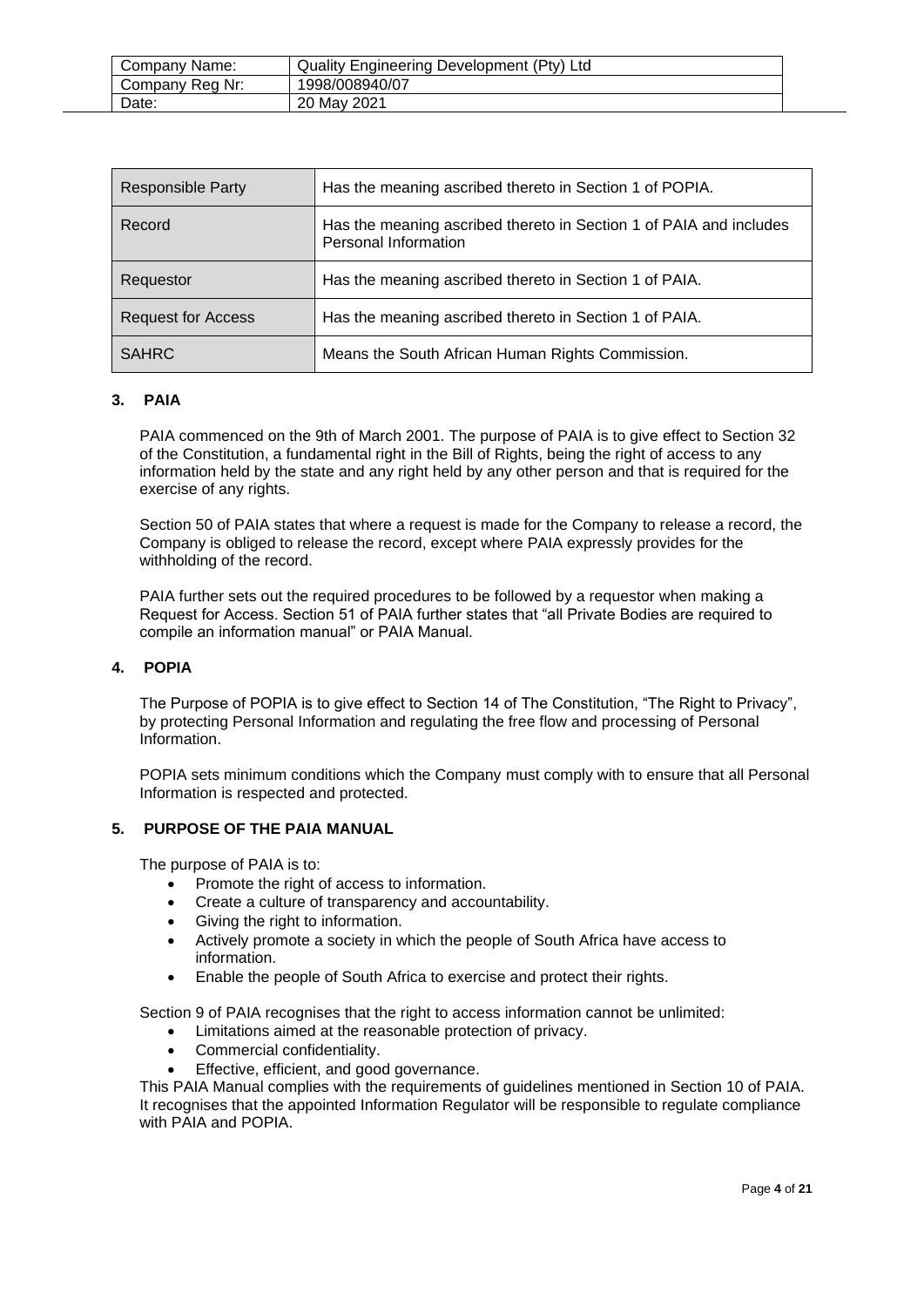| Company Name:   | Quality Engineering Development (Pty) Ltd |  |
|-----------------|-------------------------------------------|--|
| Company Reg Nr: | 1998/008940/07                            |  |
| Date:           | 20 May 2021                               |  |

#### <span id="page-4-0"></span>**6. AVAILABILITY OF THE PAIA MANUAL**

A copy of this PAIA Manual is available to the public for inspection on the Company's website at or on request from the designated contact person referred to in this Manual.

This Manual is also available for inspection at the Company's offices free of charge.

### <span id="page-4-1"></span>**7. CONTACT DETAILS OF THE CEO OF THE COMPANY [SECTION 51(1)(A)]**

| <b>Chief Executive Officer:</b> | Jan Coetzer            |
|---------------------------------|------------------------|
| <b>Registered Address:</b>      | 11 Centuria Park       |
|                                 | 265 Von Willigh Avenue |
|                                 | Centurion              |
|                                 | 0157                   |
| Postal Address:                 | PO Box 25061           |
|                                 | <b>Monument Park</b>   |
|                                 | 0105                   |
| Telephone Number:               | 012 663 4806           |
| Email Address:                  | janc@qed.co.za         |
| Website (If applicable)         | www.qed.co.za          |

# <span id="page-4-2"></span>**8. THE INFORMATION OFFICER OF THE COMPANY [SECTION 51(1)(B)]**

PAIA prescribes the appointment of an Information Officer for the Company. The Information Officer is responsible to assess request for access to information. The CEO of the Company fulfils such a function in terms of PAIA Section 51.

The Information Officer appointed in terms of the PAIA also refers to the Information Officer as referred to in the POPIA of 2013. All request for information in terms of PAIA and POPIA must be addressed to the Information Officer.

### <span id="page-4-3"></span>**9. CONTACT DETAILS OF THE INFORMATION OFFICER OF THE COMPANY**

| Information Officer:       | Roger Blane                                                     |
|----------------------------|-----------------------------------------------------------------|
| <b>Registered Address:</b> | 11 Centuria Park<br>265 Von Willigh Avenue<br>Centurion<br>0157 |
| Telephone Number:          | 012 663 4806                                                    |
| Email Address:             | rogerb@lerumo365.co.za                                          |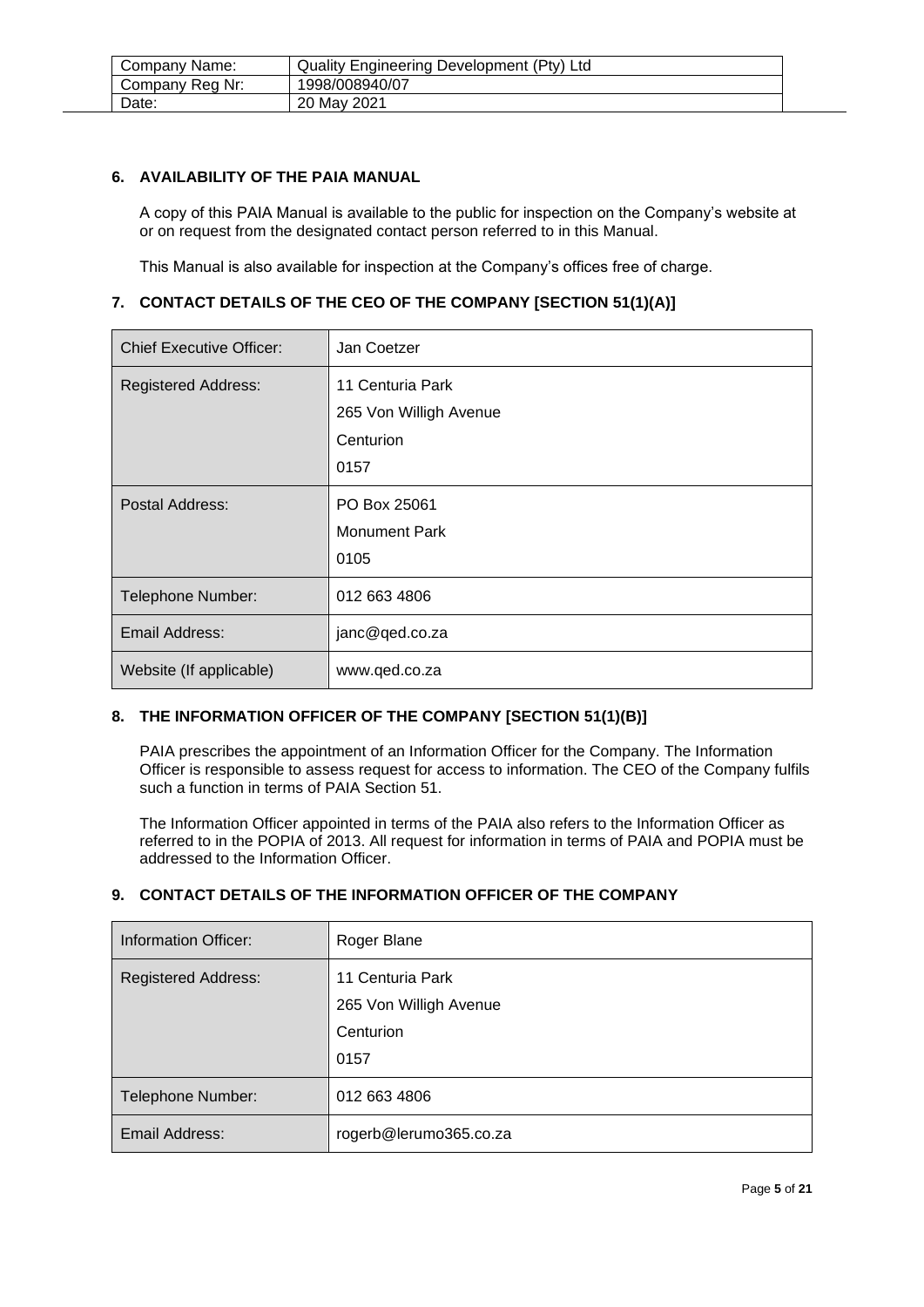| Company Name:   | Quality Engineering Development (Pty) Ltd |  |
|-----------------|-------------------------------------------|--|
| Company Reg Nr: | 1998/008940/07                            |  |
| Date:           | 20 May 2021                               |  |

# <span id="page-5-0"></span>**10. GUIDE OF SA HUMAN RIGHTS COMMISSION [SECTION 51(1) (B)]**

PAIA grants a requester access to records of the Company, if the record is required for the exercise or protection of any rights. If a public body lodges a request, the public body must be acting in the public interest.

Requests in terms of PAIA must be made in accordance with the prescribed procedures and at the rates provided. The forms and tariff are dealt with in paragraphs 6 and 7 of PAIA.

A Guide has been compiled in terms of Section 10 of PAIA by the Human Rights Commission. It contains information to assist a person wishing to exercise a constitutional right, in terms of PAIA. The Guide is available from the SAHRC as follows:

The South African Human Rights Commission: PAIA Unit

| Physical Address: 29 Princess of Wales Terrace |
|------------------------------------------------|
| corner York and St. Andrews Streets            |
| Parktown                                       |

Postal address: Private Bag 2700 Houghton 2041

| Telephone number: +27 (11) 877 3600 |                   |
|-------------------------------------|-------------------|
| Fax number:                         | +27 (11) 403 0625 |
| E-mail:                             | PAIA@sahrc.org.za |

### <span id="page-5-1"></span>**11. CATEGORIES OF RECORDS AVAILABLE ONLY ON REQUEST TO ACCESS IN TERMS OF PAIA [SECTION 51(1) (E)]**

#### **Records held by the Company.**

"Employee" or "Personnel" refers to any person who works for, or provides services to, or on behalf of the Company. This includes, directors, all permanent, temporary, and part-time staff, as well as contract workers.

This section serves as a reference to the categories of information that the Company holds. The information is classified and grouped according to records relating to the following subjects and categories:

| <b>Subject</b>               | Category                                                                                                                                                                                                                         |
|------------------------------|----------------------------------------------------------------------------------------------------------------------------------------------------------------------------------------------------------------------------------|
| <b>Companies Act Records</b> | Company Incorporation<br>Names of Directors<br>$\bullet$<br>Minutes of Board Meetings<br>$\bullet$<br>Records relating to the appointment of directors / auditor /<br>$\bullet$<br>secretary / public officer and other officers |
| <b>Financial Records</b>     | <b>Financial Statements</b>                                                                                                                                                                                                      |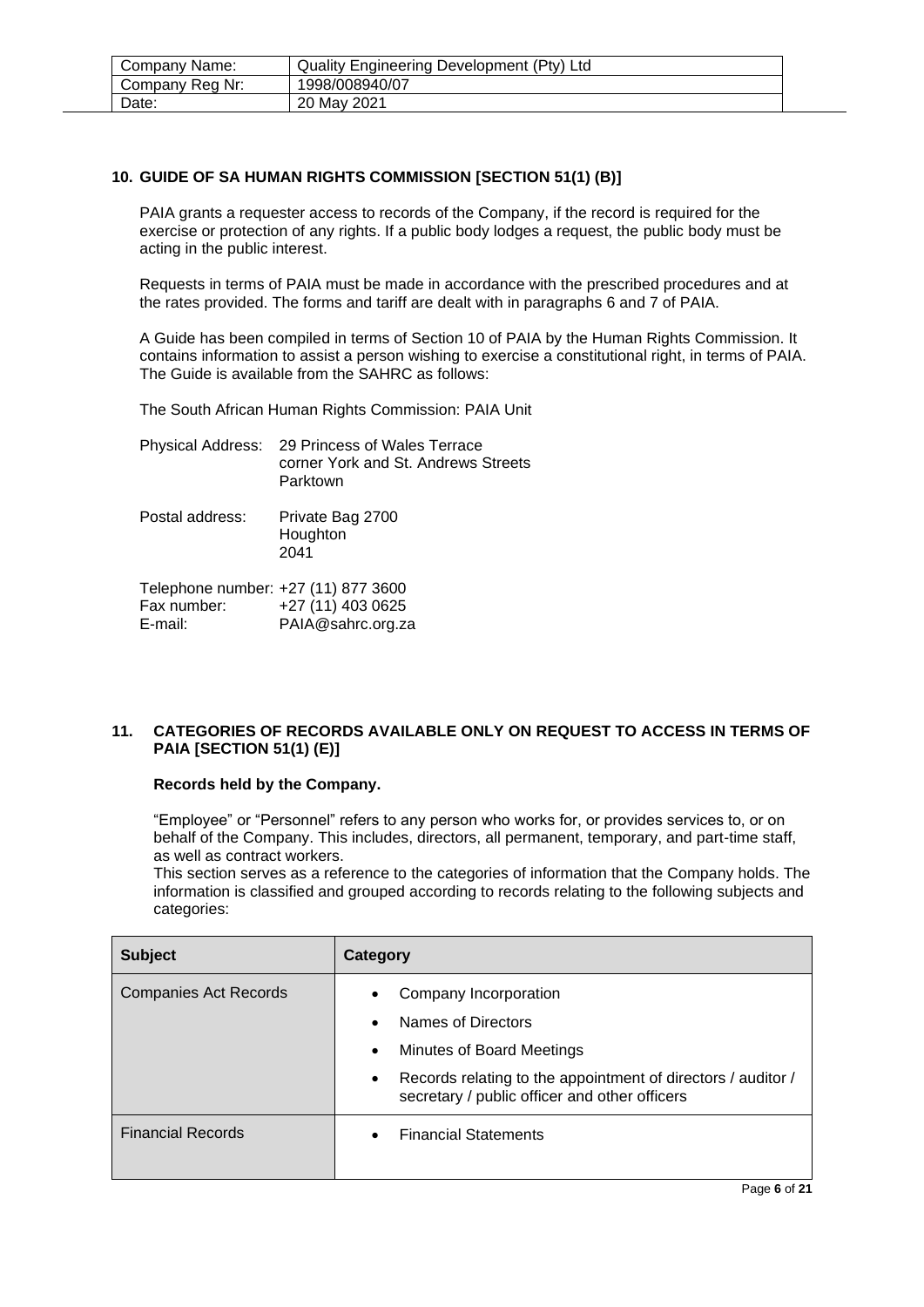| Company Name:   | Quality Engineering Development (Pty) Ltd |
|-----------------|-------------------------------------------|
| Company Reg Nr: | 1998/008940/07                            |
| Date:           | 20 May 2021                               |

|                                    | Documents relating to taxation of the company<br>٠                                                                                                                                                                                                                                                                           |
|------------------------------------|------------------------------------------------------------------------------------------------------------------------------------------------------------------------------------------------------------------------------------------------------------------------------------------------------------------------------|
|                                    | <b>Accounting Records</b>                                                                                                                                                                                                                                                                                                    |
|                                    | Financial Agreements.                                                                                                                                                                                                                                                                                                        |
| Personnel Documents and<br>Records | List of Employees<br>٠<br>Personal Information of Employees<br>٠<br><b>Employee Contracts of Employment</b><br>٠<br>Salaries of Employees<br>Leave Records                                                                                                                                                                   |
| <b>Procurement Records</b>         | Standard Terms and Conditions for supply of services and<br>products.<br>Contractor, client, and supplier agreements.<br>$\bullet$<br>Lists of suppliers, products, services, and distribution.<br>Policies and Procedures.                                                                                                  |
| <b>Sales Records</b>               | Customer details.<br>٠<br>Credit application information.<br>٠<br>Information and records provided by a third-party.<br>$\bullet$                                                                                                                                                                                            |
| <b>Marketing Records</b>           | Advertising and promotional material<br>٠<br><b>Proposal Documents</b><br>$\bullet$<br>New Business Development<br>٠<br><b>Brand Information Management</b><br>٠<br><b>Marketing Strategies</b><br>٠<br><b>Communication Strategies</b><br>Agreements<br><b>Client Relationship Programmes</b><br><b>Marketing Brochures</b> |
| <b>Risk Management and Audit</b>   | Audit reports.<br>Risk management frameworks.<br>Risk management plans.                                                                                                                                                                                                                                                      |
| Safety, Health and<br>Environment  | Complete Safety, Health and Environment Risk<br>٠<br>Assessment.<br>Environmental Managements Plans.<br>٠<br>Inquiries, inspections, examinations by environmental<br>authorities.                                                                                                                                           |
| Information Technology             | Computer / mobile device usage policy documentation.                                                                                                                                                                                                                                                                         |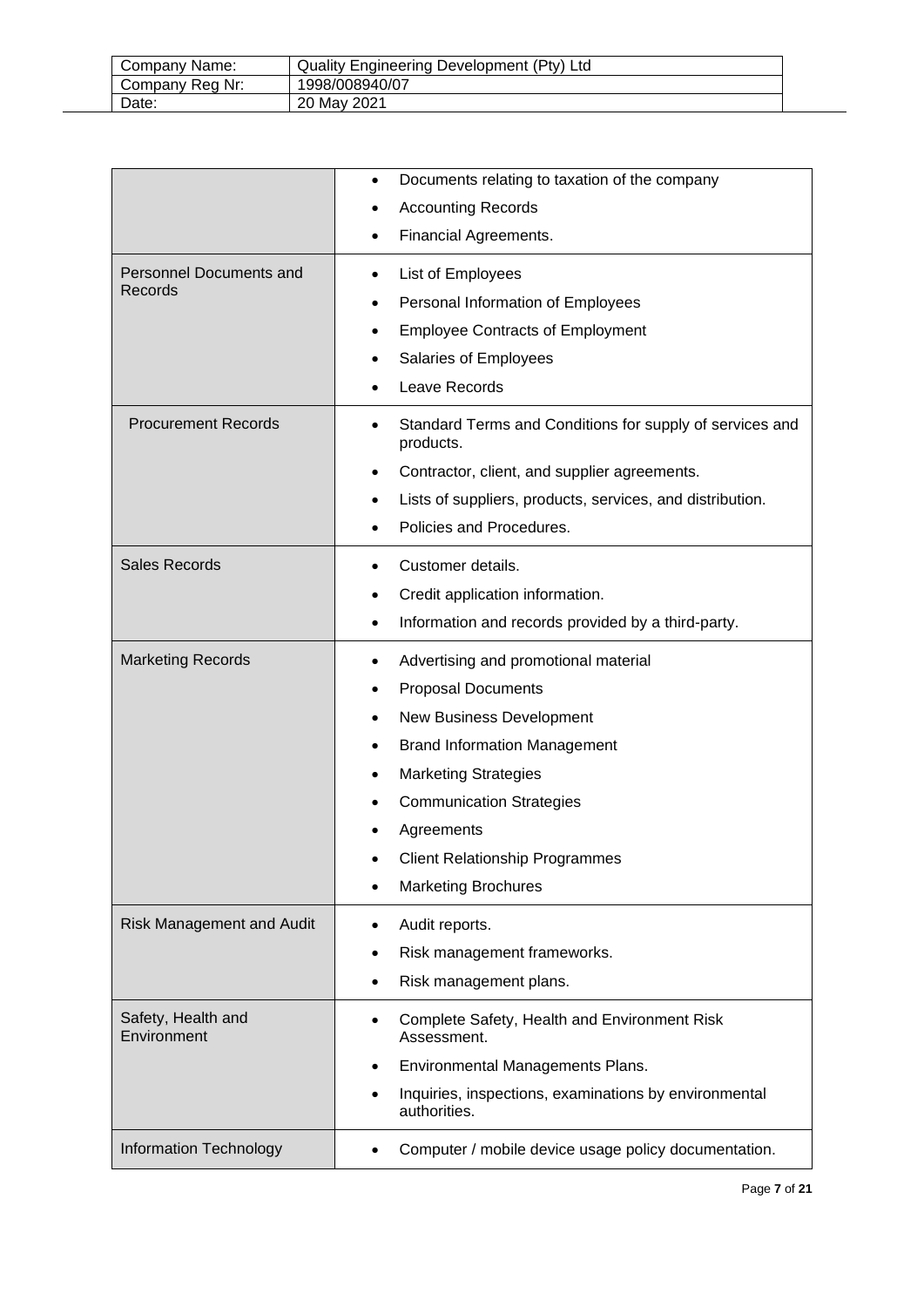| Company Name:   | Quality Engineering Development (Pty) Ltd |
|-----------------|-------------------------------------------|
| Company Reg Nr: | 1998/008940/07                            |
| Date:           | 20 May 2021                               |

|          | Disaster recovery plans.                                 |
|----------|----------------------------------------------------------|
|          | Hardware asset registers.                                |
|          | Information security policies/standards/procedures.<br>٠ |
|          | Information technology systems and user manuals.<br>٠    |
|          | Information usage policy documentation.                  |
|          | Project implementation plans.                            |
|          | Software licensing.                                      |
|          | System documentation and manuals.                        |
| Training | <b>Training Materials</b>                                |
|          | <b>Training Records and Statistics</b>                   |
|          | <b>Training Agreements</b>                               |

Note that the accessibility of the records may be subject to the grounds of refusal set out in this PAIA manual.

Records deemed confidential on the part of a third-party, will necessitate permission from the third - party concerned, in addition to normal requirements, before the Company will consider access.

# <span id="page-7-0"></span>**12. RECORDS FREELY AVAILABLE TO THE PUBLIC**

The categories of records that are available without a person having to request access in terms of the Act are:

- Certain marketing information, adverts, and brochures
- Certain product information
- External media releases
- Public company records

Other non-confidential records, such as statutory records maintained at CIPC, may also be accessed without the need to submit a formal application, however, please note that an appointment to view such records will still have to be made with the Information Officer.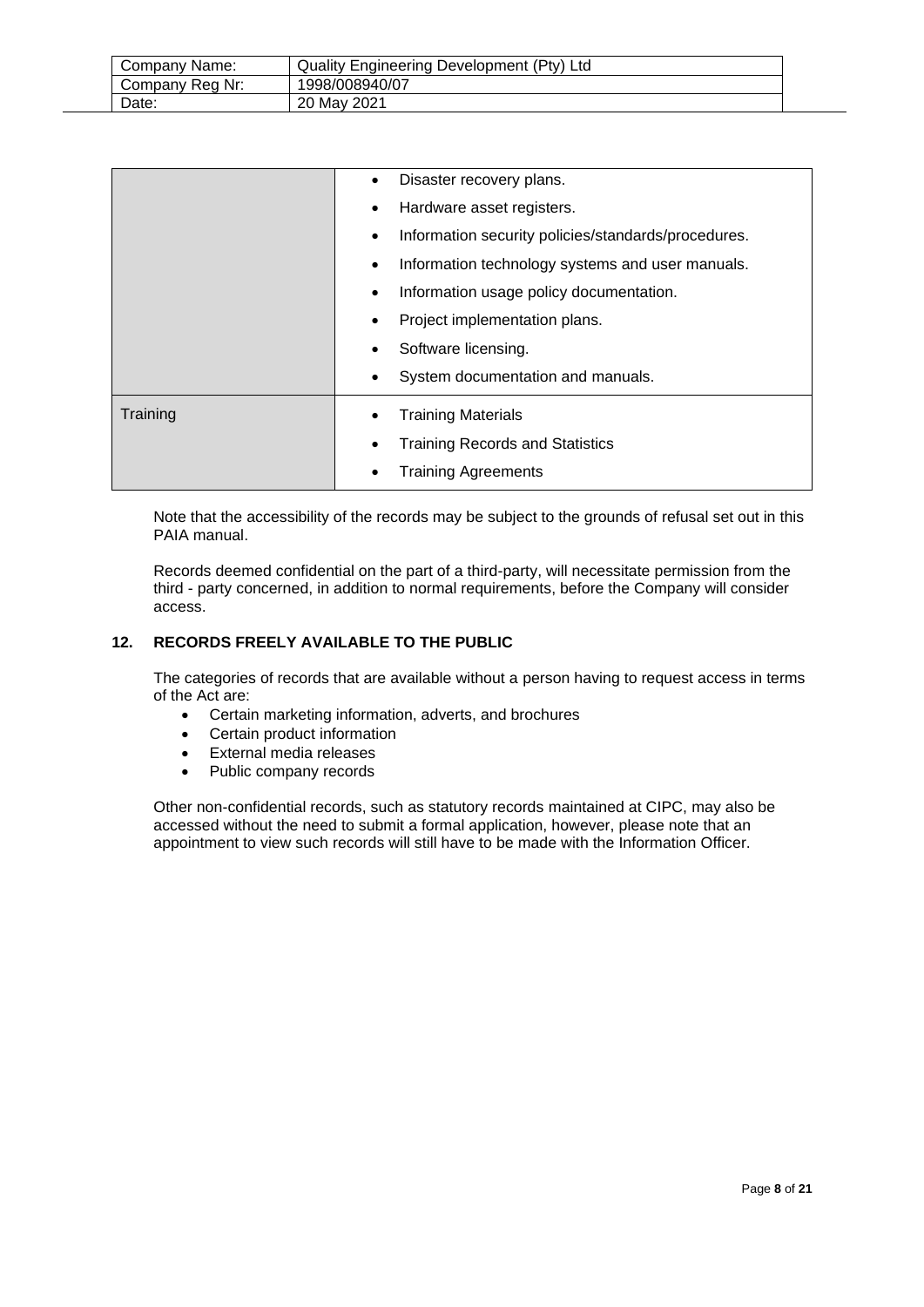| Company Name:   | Quality Engineering Development (Pty) Ltd |  |
|-----------------|-------------------------------------------|--|
| Company Reg Nr: | 1998/008940/07                            |  |
| Date:           | 20 May 2021                               |  |

#### <span id="page-8-0"></span>**13. DESCRIPTION OF THE RECORDS WHICH ARE AVAILABLE IN ACCORDANCE WITH ANY OTHER LEGISLATION [SECTION 51(1) (D)]**

Where applicable to its operations, the Company also retains records and documents in terms of the legislation below.

Unless disclosure is prohibited in terms of legislation or otherwise, records that are required to be made available in terms of these Acts shall be made available for inspection. A request to access must be done in accordance with the prescriptions of PAIA.

- Auditing Professions Act, No 26 of 2005.
- Basic Conditions of Employment Act, No 75 of 1997.
- Broad- Based Black Economic Empowerment Act, No 75 of 1997.
- Business Act, No 71 of 1991.
- Companies Act, No 71 of 2008.
- Compensation for Occupational Injuries & Diseases Act, 130 of 1993.
- Competition Act, No.71 of 2008.
- Constitution of the Republic of South Africa 2008.
- Copyright Act, No 98 of 1978.
- Customs & Excise Act, 91 of 1964.
- Electronic Communications Act, No 36 of 2005.
- Electronic Communications and Transactions Act, No 25 of 2002.
- Employment Equity Act, No 55 of 1998.
- Financial Intelligence Centre Act, No 38 of 2001.
- Identification Act, No. 68 of 1997.
- Income Tax Act, No 58 of 1962.
- Intellectual Property Laws Amendment Act, No 38 of 1997.
- Labour Relations Act, No 66 of 1995.
- Long Term Insurance Act, No 52 of 1998.
- Occupational Health & Safety Act, No 85 of 1993.
- Pension Funds Act, No 24 of 1956.
- Prescription Act, No 68 of 1969.
- Prevention of Organised Crime Act, No 121 of 1998.
- Promotion of Access to Information Act, No 2 of 2000.
- Protection of Personal Information Act, No. 4 of 2013.
- Regulation of Interception of Communications and Provision of Communication-Related Information Act 70 of 2002.
- Revenue laws Second Amendment Act. No 61 of 2008.
- Skills Development Levies Act No. 9 of 1999.
- Short-term Insurance Act No. 53 of 1998.
- Trust Property Control Act 57 of 1988.
- Unemployment Insurance Contributions Act 4 of 2002.
- Unemployment Insurance Act No. 30 of 1966.
- Value Added Tax Act 89 of 1991.

Although we have used our best endeavours to supply a list of applicable legislation, it is possible that this list may be incomplete.

It is further recorded that the accessibility of documents and records may be subject to the grounds of refusal set out in this PAIA Manual.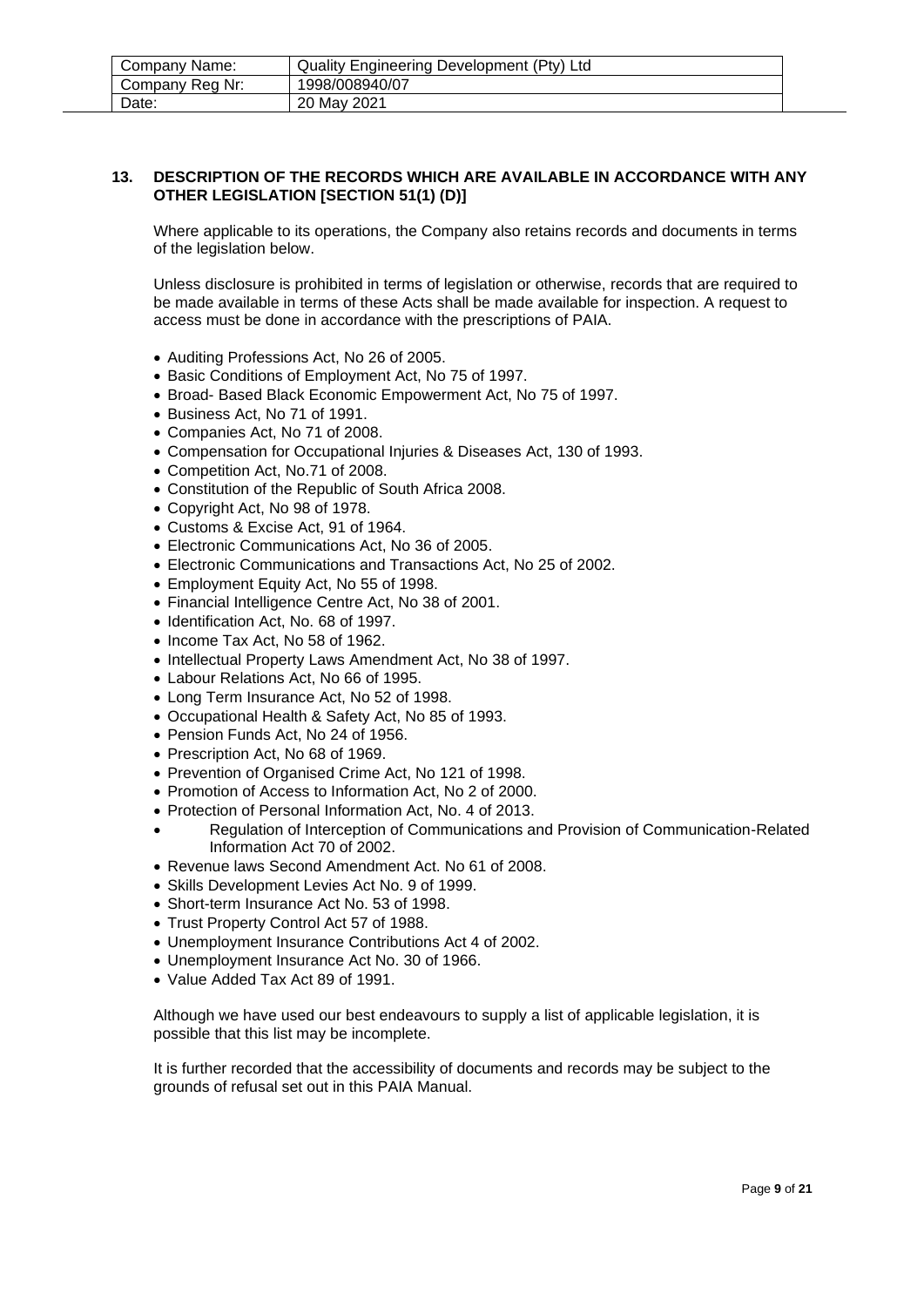| Company Name:   | Quality Engineering Development (Pty) Ltd |  |
|-----------------|-------------------------------------------|--|
| Company Reg Nr: | 1998/008940/07                            |  |
| Date:           | 20 May 2021                               |  |

# <span id="page-9-0"></span>**14. REQUEST FOR ACCESS TO A RECORD [SECTION 51(1) (E)]**

Please note that the successful completion and submission of an access request form does not automatically allow the requester access to the requested record. An application for access to a record is subject to certain limitations if the requested record falls within certain categories as specified in PAIA. If it is suspected that the requester has obtained access to records through the submission of materially false or misleading information, legal proceedings may be instituted against the requester.

#### **Completion of the Access Request Form**

To facilitate a timely response to requests for access, all requesters should take note of the following when completing the Access Request Form:

- An Access Request Form must be completed. This form must be in the prescribed format as defined in Form C of Annexure B as identified in Government Notice Number 187, Regulation 6. A copy of the request form is attached.
- Proof of identity is required to authenticate the identity of the requester. Therefore, in addition to the access form, requestors will be required to supply a copy of their identification document.
- Type or print in BLOCK LETTERS an answer to every question.
- If a question does not apply, state "N/A" in response to that question.
- If there is insufficient space on a printed form, additional information may be provided on an additional attached page.

Please note:

- In terms of the Act, the requester is required to provide sufficient detail on the request form to enable the Company to identify the record and the requester. The requester should also indicate the format access is required in.
- The requester must identify the right that is sought to be exercised or to be protected and provide an explanation of why the requested record is required for the exercise or protection of that right.
- If a request is made on behalf of another person, the requester must submit proof of the capacity in which the requester is making the request to the satisfaction of the Company.
- An application for access to information can be refused if the application does not comply with the procedural requirements of PAIA.
- The successful completion and submission of an access request form does not automatically allow the requestor access to the requested record.
- If the request is for access to a record that contains information about a third-party, the Company is obliged to contact the third-party to inform them of the request and to give them an opportunity to respond. If the third party furnishes reasons for the support or denial of access, the Company will consider these reasons in determining whether access may be granted.

#### **Submission of the Access Request Form**

- The completed Access Request Form together with a copy of the identity document must be submitted either via the mail or email and must be addressed to the contact person as indicated above.
- An initial request fee of R50.00 is payable on submission.
- This fee is not applicable to Personal Requesters, referring to any person seeking access to records that contain their personal information.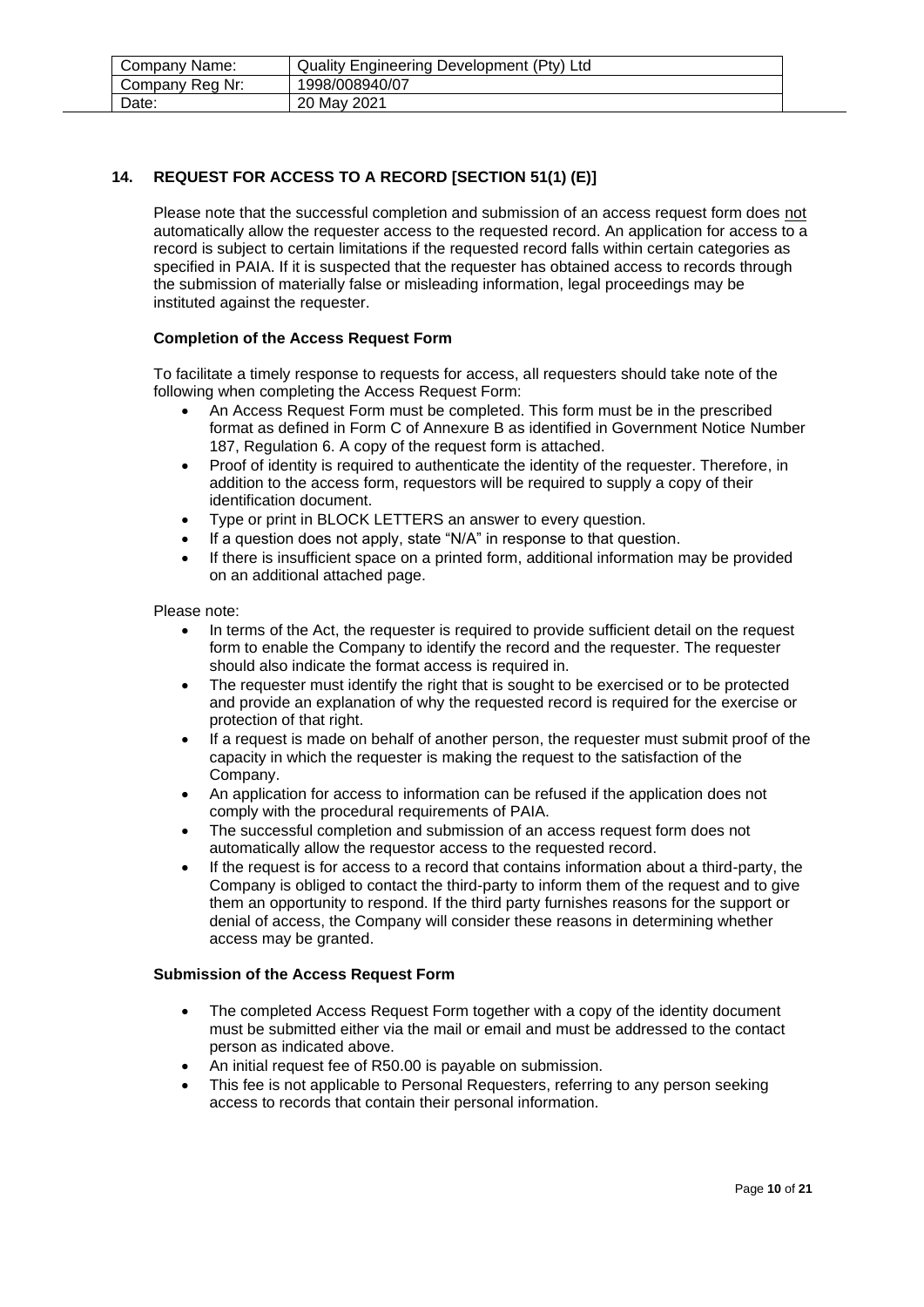| Company Name:   | Quality Engineering Development (Pty) Ltd |
|-----------------|-------------------------------------------|
| Company Reg Nr: | 1998/008940/07                            |
| Date:           | 20 May 2021                               |

#### **Payment of Fees**

- Payment details can be obtained from the contact person as indicated above and can be made by EFT (no credit card payments are accepted). Proof of payment must be supplied.
- The access fee must be paid prior to access being given to the requested record.
- If the request for access is successful an access fee may be required for the search. reproduction or preparation of the records and will be calculated based on the Prescribed Fees.
- If a deposit has been paid in respect of a request for access, which is refused, then the information officer concerned must repay the deposit to the requester.

#### **Notification**

- The Company will, within 30 days of receipt of the request, decide whether to grant or decline the request and give notice with reasons (if required) to that effect.
- The 30-day period within which the Company must decide whether to grant or refuse the request, may be extended for a further period of not more than thirty days, if the request is for a large volume of information. Or the request requires a search for information held at another office of the Company and the information cannot reasonably be obtained within the original 30-day period. The Company will notify the requester in writing should an extension be sought.
- The Company will notify the requester in writing should an extension be sought.

#### **Grounds for Refusal of Access to Records**

The main grounds for refusal of a request for information are:

- Mandatory protection of the privacy of a third-party who is a natural person, who would involve the unreasonable disclosure of personal information of that natural person.
- Mandatory protection of the commercial information of a third-party if the record contains:
	- o Trade secrets of that party.
	- o Financial, commercial, scientific, or technical information which disclosure could likely cause harm to the financial or commercial interests of that party.
	- o Information disclosed in confidence by a third-party to the Company if the disclosure could put that third party to a disadvantage in negotiations or commercial competition.
- Mandatory protection of confidential information of third-parties if it is protected in terms of any agreement.
- Mandatory protection of the safety of individuals and the protection of property.
- Mandatory protection of records which could be regarded as privileged in legal proceedings.
- The commercial activities of the Company which may include:
	- o Trade secrets of the Company.
	- o Financial, commercial, scientific, or technical information which disclosure could likely cause harm to the financial or commercial interests of the Company.

Note that the requester may lodge an application with the court against the Company's rejection of an application. For details on the procedure, please refer to Chapter 2 of Part 4 of the Act.

If the request of access is granted, the requester will be able to gain access to the requested records as soon as is reasonably possible but only after the access fees have been paid.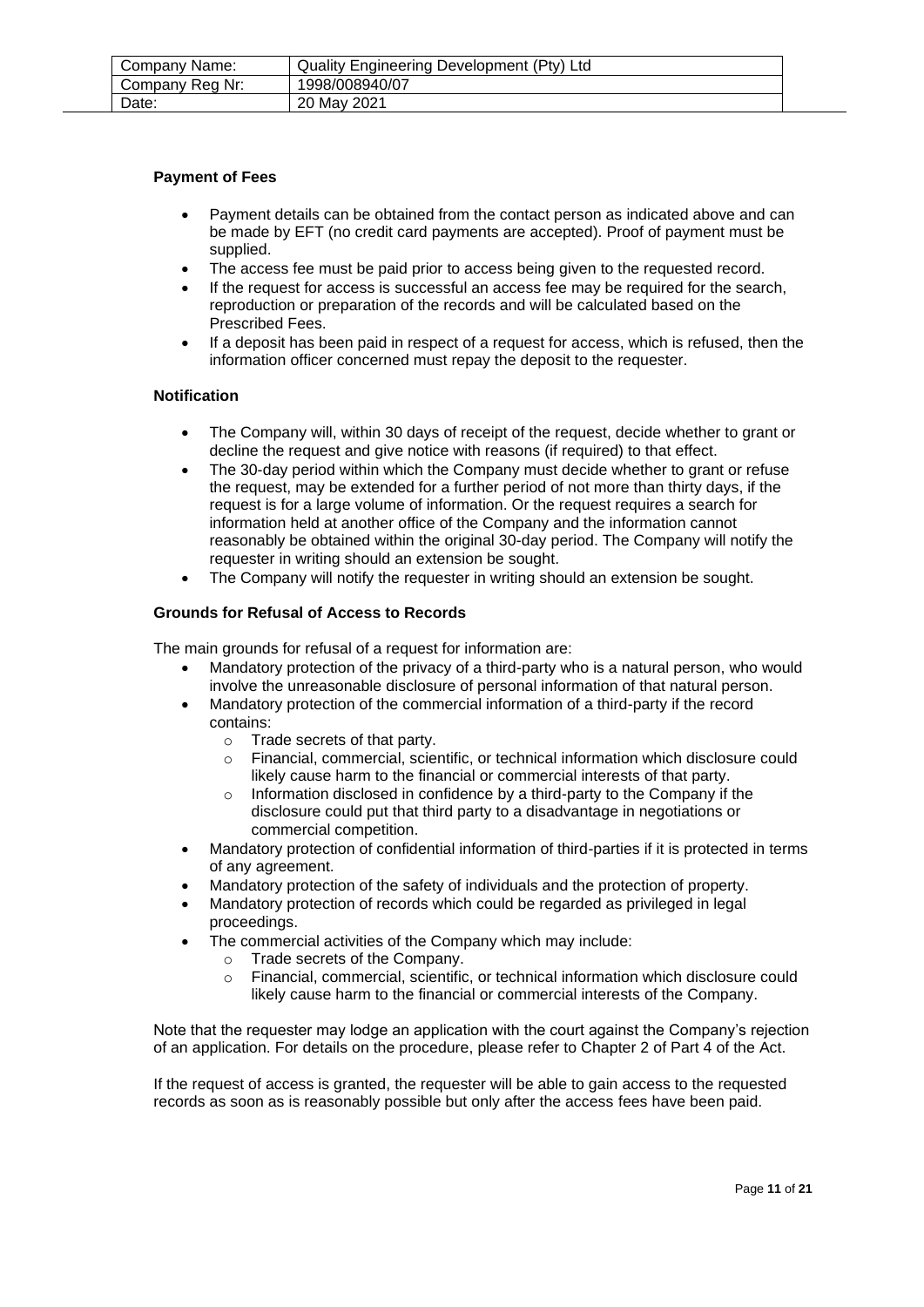#### **Fees**

A requester who seeks access to a record containing personal information about that requester is not required to pay the request fee. Every other requester, who is not a personal requester, must pay the required request fee.

If the request is granted then further fees are payable for the search, reproduction, preparation and for any time that has exceeded the prescribed hours to search and prepare the record for disclosure.

#### **Schedule of Fees**

The fee for a copy of the manual as contemplated in Regulation 9(2)(c) is R1,10 for every photocopy of an A4-size page or part thereof.

The fees for reproduction referred to in Regulation 11(1) are as follows:

|              |                                                             | R <sub>1</sub> ,10                                                                                                                                                                                                                             |
|--------------|-------------------------------------------------------------|------------------------------------------------------------------------------------------------------------------------------------------------------------------------------------------------------------------------------------------------|
|              |                                                             |                                                                                                                                                                                                                                                |
|              |                                                             | R <sub>0.75</sub>                                                                                                                                                                                                                              |
|              |                                                             | R70,00                                                                                                                                                                                                                                         |
| $\mathbf{I}$ | For a transcription of visual images, for an A4-size page   |                                                                                                                                                                                                                                                |
|              | or part thereof                                             | R40,00                                                                                                                                                                                                                                         |
| (ii)         | For a copy of visual images                                 | R60,00                                                                                                                                                                                                                                         |
| (i)          | For a transcription of an audio record, for an A4-size page |                                                                                                                                                                                                                                                |
|              | or part thereof                                             | R20,00                                                                                                                                                                                                                                         |
| (ii)         | For a copy of an audio record                               | R30,00                                                                                                                                                                                                                                         |
|              |                                                             | For every photocopy of an A4-size page or part thereof<br>For every printed copy of an A4-size page or part thereof held on a<br>computer or in electronic or machine- readable form<br>For a copy in a computer-readable form on compact disc |

The request fee payable by a requester, other than a personal requester, referred to in Regulation 11(2) is R50,00.

The access fees payable by a requester referred to in Regulation 11(3) are as follows:

| (1)(a) |      | For every photocopy of an A4-size page or part thereof            | R <sub>1</sub> ,10  |
|--------|------|-------------------------------------------------------------------|---------------------|
| (b)    |      | For every printed copy of an A4-size page or part thereof held on |                     |
|        |      | a computer or in electronic or machine- readable form             | R <sub>0</sub> ,75  |
| (c)    |      | For a copy in a computer-readable form on compact disc            | R70,00              |
| (d)    | (i)  | For a transcription of visual images, for an A4-size              | R40,00              |
|        | (ii) | For a copy of visual images                                       | R60,00              |
| (e)    | (i)  | For a transcription of an audio record, for an A4-size page       |                     |
|        |      | or part thereof                                                   | R <sub>20</sub> ,00 |
|        | (ii) | For a copy of an audio record                                     | R30,00              |

To search for and prepare the record for disclosure, R30,00 for each hour or part of an hour reasonably required for such search and preparation.

The actual postage is payable when a copy of a record must be posted to a requester.

All fees are subject to change as allowed for in PAIA and consequently such escalations may not always be immediately available at the time of the request being made. Requesters shall be informed of any changes in the fees prior to making a payment.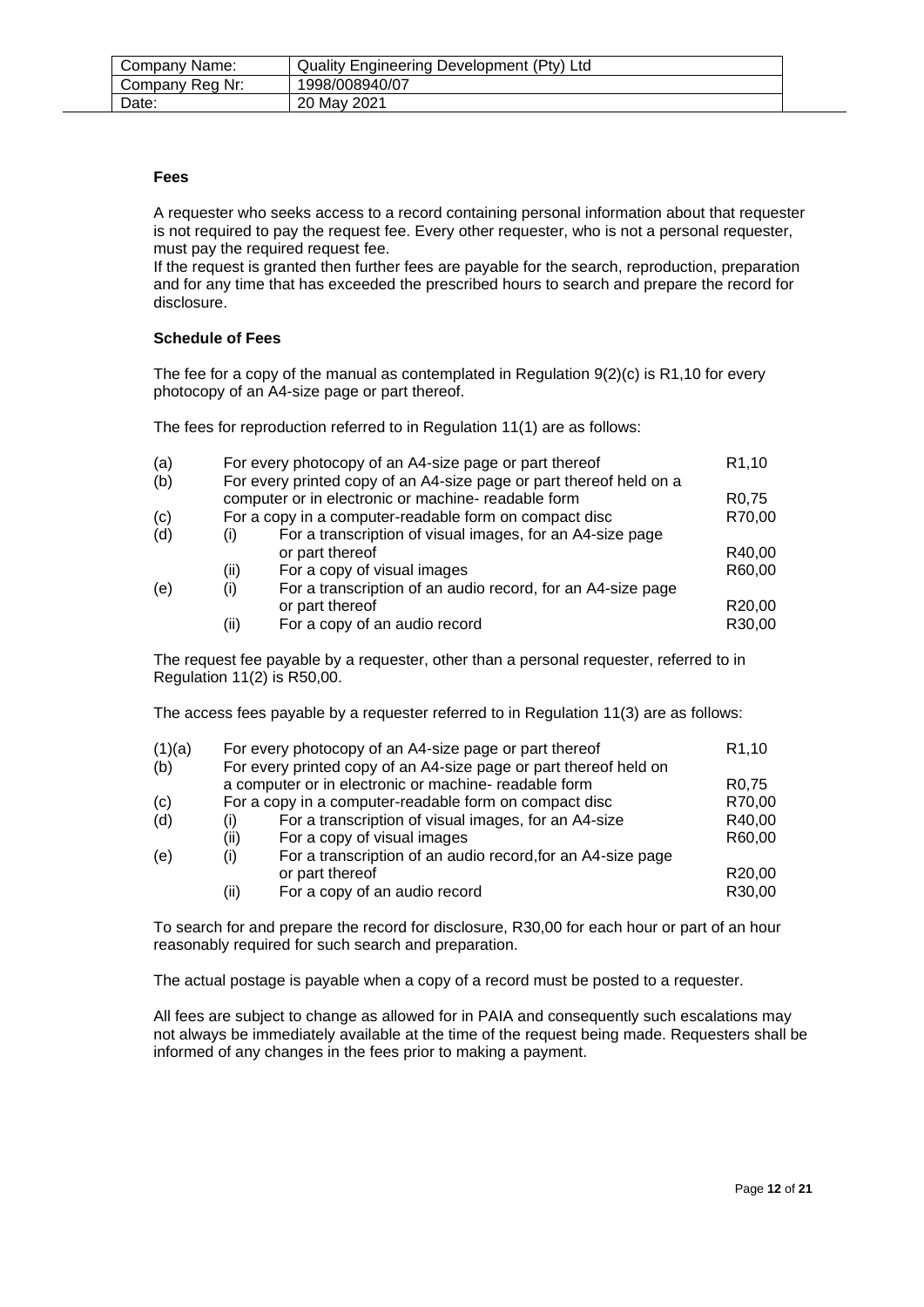| Company Name:   | Quality Engineering Development (Pty) Ltd |  |
|-----------------|-------------------------------------------|--|
| Company Reg Nr: | 1998/008940/07                            |  |
| Date:           | 20 May 2021                               |  |

#### <span id="page-12-0"></span>**15. REMEDIES AVAILABLE WHEN THE COMPANY REFUSES A REQUEST**

#### **Internal Remedies**

The Company does not have internal appeal procedures. The decision made by the Information Officer is final. Requesters will have to exercise such external remedies at their disposal if the request for information is refused, and the requestor is not satisfied with the answer supplied by the Information Officer.

#### **External Remedies**

A requestor that is dissatisfied with the Information Officer's refusal to disclose information, may within 30 days of notification of the decision, may apply to a Court for relief.

A third-party dissatisfied with the Information Officer's decision to grant a request for information, may within 30 days of notification of the decision, apply to a Court for relief.

For purposes of PAIA, the Courts that have jurisdiction over these applications are the Constitutional Court, the High Court or another court of similar status and a Magistrate's Court.

#### <span id="page-12-1"></span>**16. UPDATING OF THE PAIA MANUAL**

The Company will update this PAIA Manual at such intervals as may be deemed necessary.

#### <span id="page-12-2"></span>**17. RIGHTS RESERVED BY THE COMPANY**

The Company reserves the right to monitor, audit, screen, and preserve Company information as the Company deems necessary, to maintain compliance with these Policies and all relevant provisions of PAIA. Any distribution, unauthorised use, or benefit from Company information by an employee or user, in contravention of these Policies may result in disciplinary action being taken by the Company. The use of any system in such a way that breaches any of the provisions of these Policies, will be reported to the Information Officer at the Company, which may lead to further disciplinary action being taken.

#### <span id="page-12-3"></span>**18. ENFORCEMENT AND POTENTIAL DISCIPLINARY ACTIONS**

Any violation of these Policies may result in disciplinary action being taken against the employee or user in question. Such disciplinary action will be taken in accordance with the Company's disciplinary code and may include the termination of employment for employees of the Company, or cancellation of contractual relations in the case of other users, such as contractors or consultants.

# <span id="page-12-4"></span>**19. POLICY AWARENESS AND UPDATE**

#### **Training and awareness**:

The requirement for these Policies will be explained in detail in the Company's induction program, in the case of employees of the Company. Further training regarding these Policies will be offered from time to time by the Company. The Company will specifically make users who are not employees of the Company aware of these Policies.

#### **Dissemination**:

These Policies will be made available on the Company's website, intranet, or notice boards.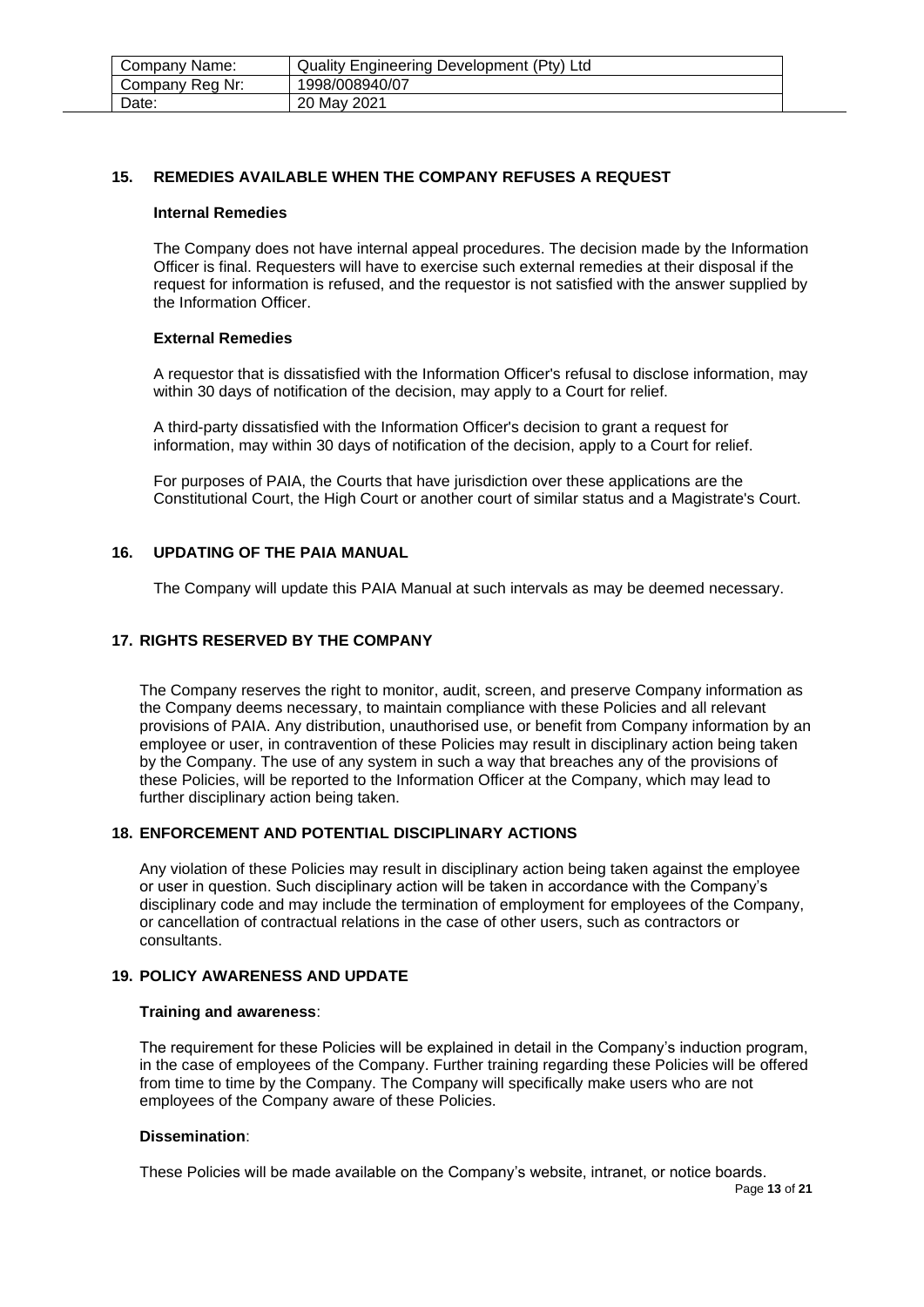| Company Name:   | Quality Engineering Development (Pty) Ltd |
|-----------------|-------------------------------------------|
| Company Reg Nr: | 1998/008940/07                            |
| Date:           | 20 May 2021                               |

# <span id="page-13-0"></span>**20. INTERNAL DOCUMENT APPROVAL**

| <b>Information Officer Name</b> | Signature | Date        |
|---------------------------------|-----------|-------------|
| Roger Blane                     |           | 26 May 2021 |
|                                 |           |             |
|                                 |           |             |

# <span id="page-13-1"></span>**21. DOCUMENT VERSION CONTROL**

| Version | Date        | <b>Summary of Changes</b> |
|---------|-------------|---------------------------|
| 1.0     | 20 May 2021 |                           |
|         |             |                           |
|         |             |                           |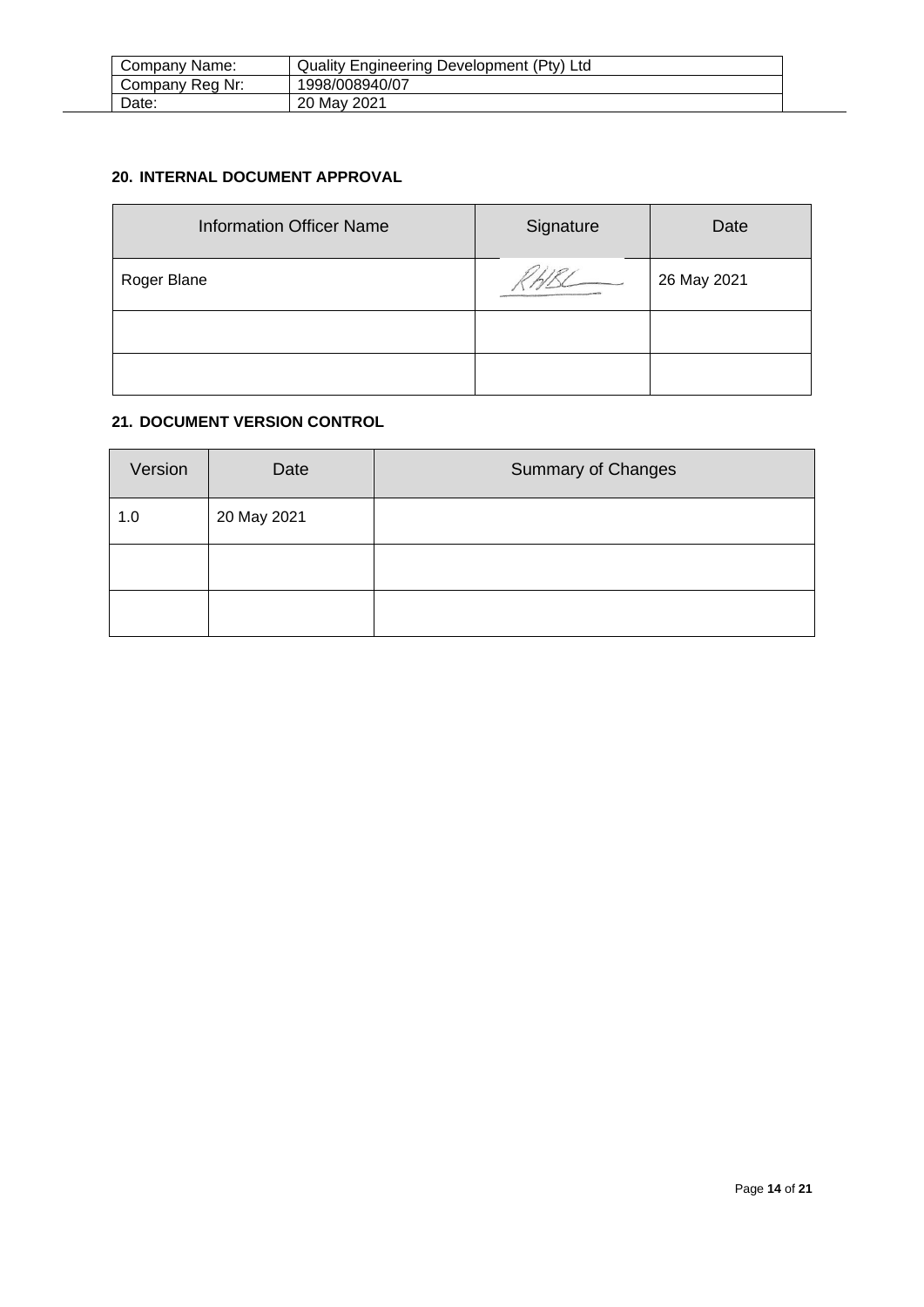| Company Name:   | Quality Engineering Development (Pty) Ltd |
|-----------------|-------------------------------------------|
| Company Reg Nr: | 1998/008940/07                            |
| Date:           | 20 May 2021                               |

#### <span id="page-14-0"></span>**22. PAIA FORMS**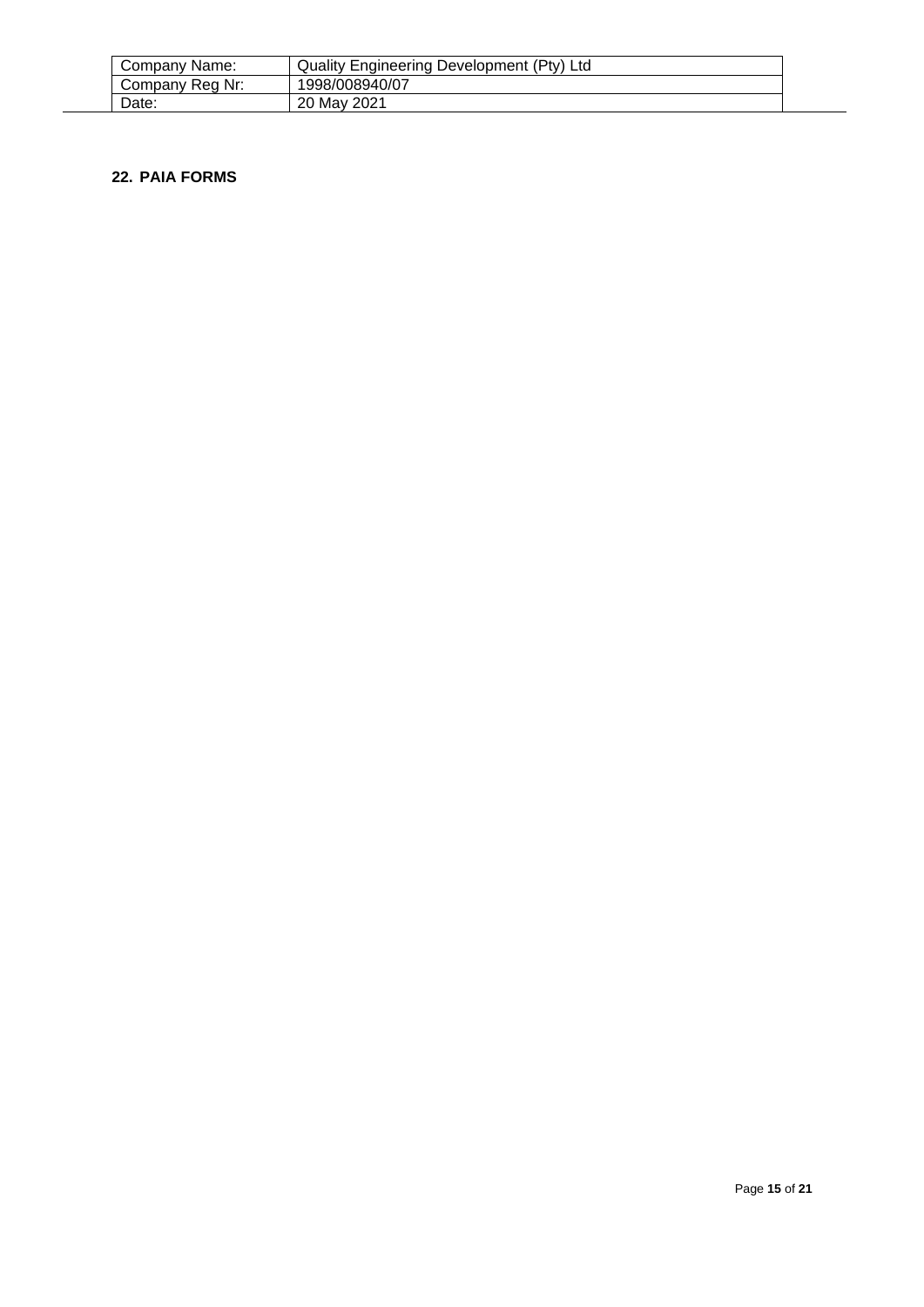| Company Name:   | Quality Engineering Development (Pty) Ltd |
|-----------------|-------------------------------------------|
| Company Reg Nr: | 1998/008940/07                            |
| Date:           | 20 May 2021                               |



**J752** 

**REPUBLIC OF SOUTH AFRICA** 

#### **FORM C** REQUEST FOR ACCESS TO RECORD OF PRIVATE BODY (Section 53(1) of the Promotion of Access to Information Act, 2000 (Act No. 2 of 2000)) [Regulation 10]

A. Particulars of private body The Head:

#### B. Particulars of person requesting access to the record

(a) The particulars of the person who requests access to the record must be given below. (b) The address and/or fax number in the Republic to which the information is to be sent must be given. (c) Proof of the capacity in which the request is made, if applicable, must be attached.

| Full names and surname:                                                   |  |  |  |  |  |  |  |  |  |  |  |
|---------------------------------------------------------------------------|--|--|--|--|--|--|--|--|--|--|--|
| Identity number:                                                          |  |  |  |  |  |  |  |  |  |  |  |
| Postal address:                                                           |  |  |  |  |  |  |  |  |  |  |  |
| Telephone number:                                                         |  |  |  |  |  |  |  |  |  |  |  |
| E-mail address:                                                           |  |  |  |  |  |  |  |  |  |  |  |
| Capacity in which request is made, when made on behalf of another person: |  |  |  |  |  |  |  |  |  |  |  |

#### C. Particulars of person on whose behalf request is made

This section must be completed ONLY if a request for information is made on behalf of another person.

| Full names and surname: |  |  |  |  |  |  |  |
|-------------------------|--|--|--|--|--|--|--|
|                         |  |  |  |  |  |  |  |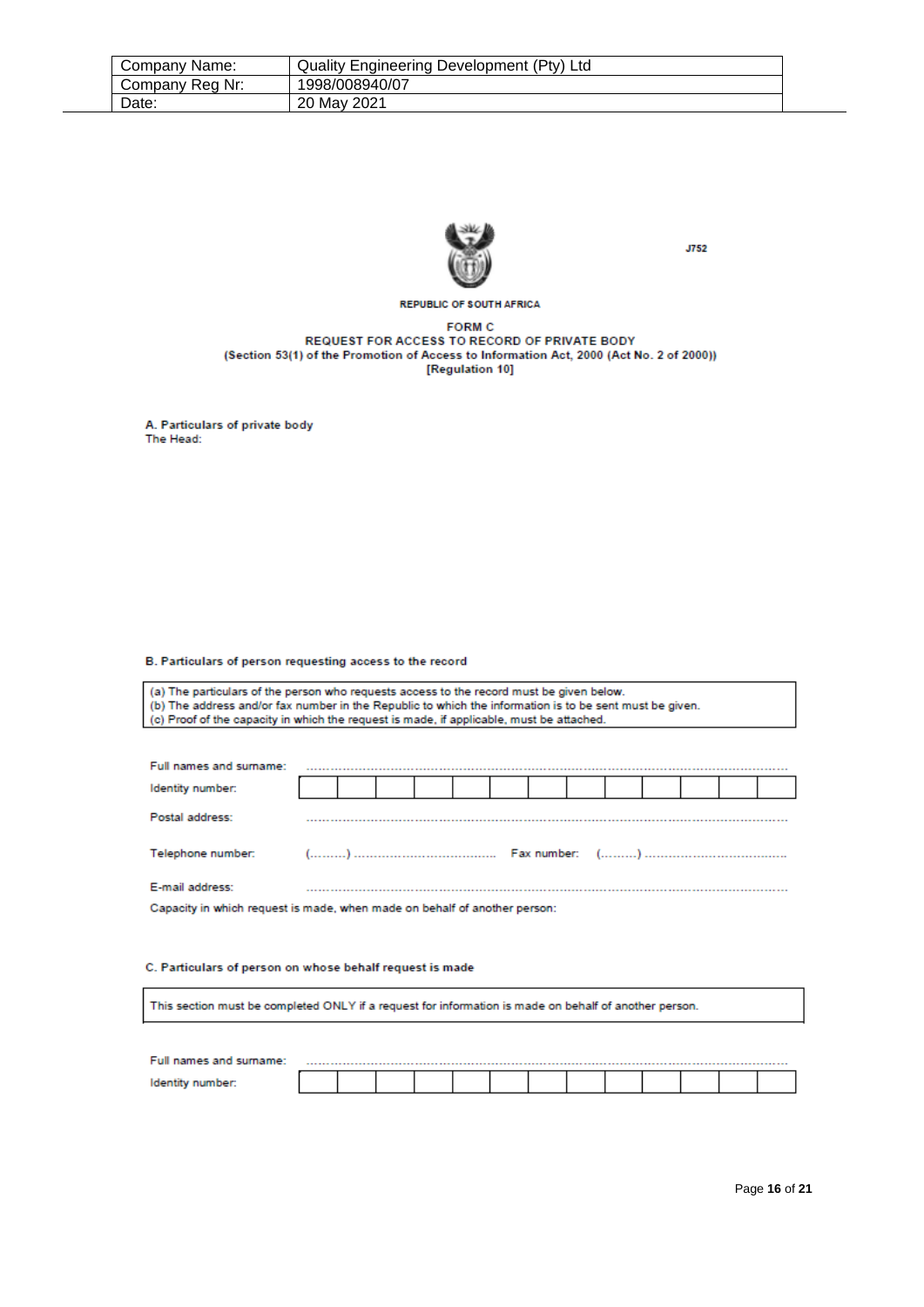| Company Name:   | Quality Engineering Development (Pty) Ltd |  |
|-----------------|-------------------------------------------|--|
| Company Reg Nr: | 1998/008940/07                            |  |
| Date:           | 20 May 2021                               |  |

#### FORM C: REQUEST FOR ACCESS TO RECORD OF PRIVATE BODY

| <b>D. Particulars of record</b>                                                                                                                                                                                                                                                                                                           |
|-------------------------------------------------------------------------------------------------------------------------------------------------------------------------------------------------------------------------------------------------------------------------------------------------------------------------------------------|
| (a) Provide full particulars of the record to which access is requested, including the reference number if that is known to<br>you, to enable the record to be located.<br>(b) If the provided space is inadequate, please continue on a separate folio and attach it to this form. The requester<br>must sign all the additional folios. |
|                                                                                                                                                                                                                                                                                                                                           |
| 1. Description of record or relevant part of the record:                                                                                                                                                                                                                                                                                  |
|                                                                                                                                                                                                                                                                                                                                           |
|                                                                                                                                                                                                                                                                                                                                           |
|                                                                                                                                                                                                                                                                                                                                           |
|                                                                                                                                                                                                                                                                                                                                           |
| 2. Reference number, if available:                                                                                                                                                                                                                                                                                                        |
|                                                                                                                                                                                                                                                                                                                                           |
|                                                                                                                                                                                                                                                                                                                                           |
|                                                                                                                                                                                                                                                                                                                                           |
|                                                                                                                                                                                                                                                                                                                                           |
| 3. Any further particulars of record:                                                                                                                                                                                                                                                                                                     |
|                                                                                                                                                                                                                                                                                                                                           |
|                                                                                                                                                                                                                                                                                                                                           |
|                                                                                                                                                                                                                                                                                                                                           |
|                                                                                                                                                                                                                                                                                                                                           |
|                                                                                                                                                                                                                                                                                                                                           |

#### E. Fees

A request for access to a record, other than a record containing personal information about yourself, will be  $(a)$ processed only after a request fee has been paid.<br>You will be notified of the amount required to be paid as the request fee.  $(b)$ The fee payable for access to a record depends on the form in which access is required and the reasonable time  $(c)$ required to search for and prepare a record.  $(d)$ If you qualify for exemption of the payment of any fee, please state the reason for exemption.

Reason for exemption from payment of fees: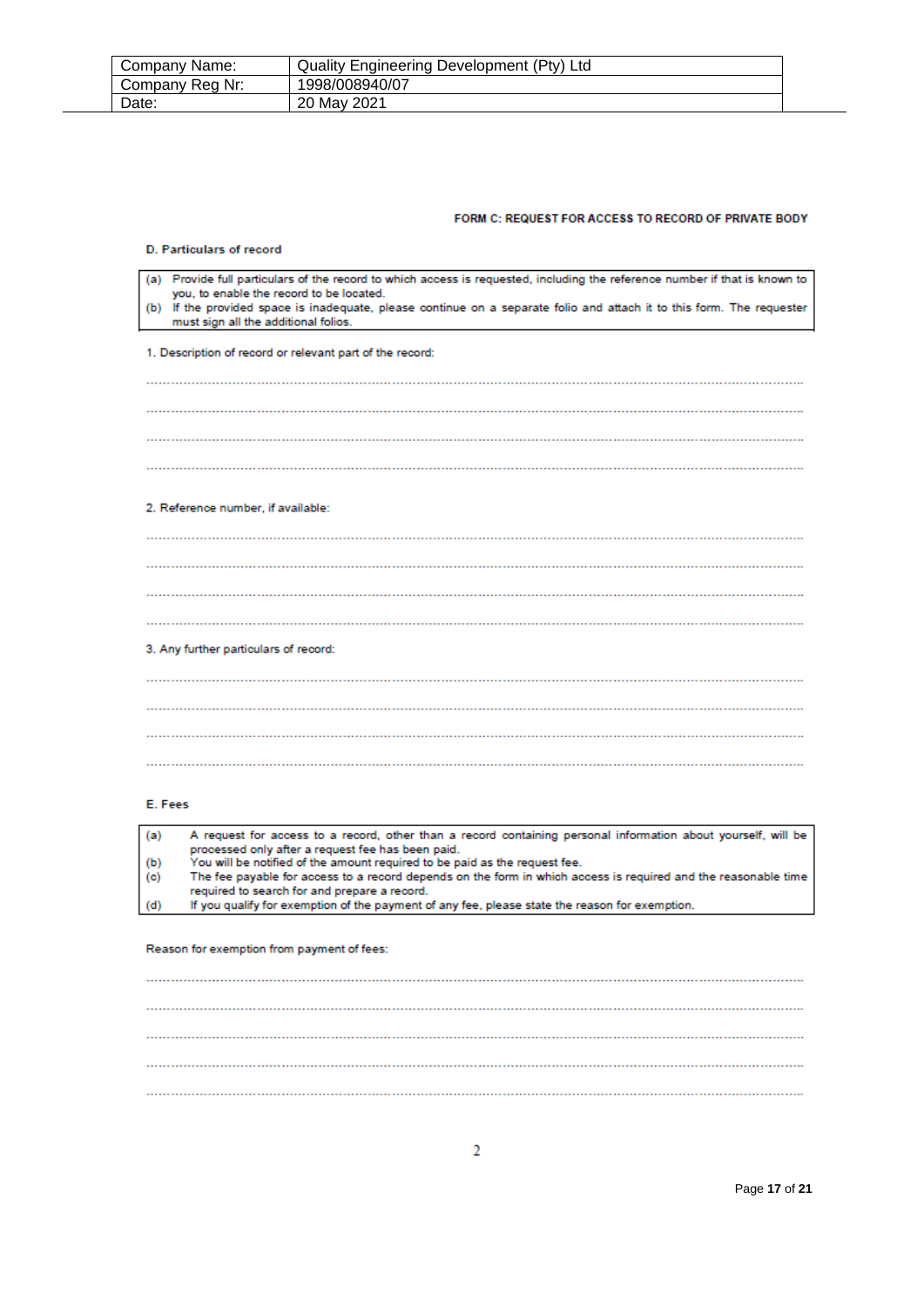| Company Name:   | Quality Engineering Development (Pty) Ltd |
|-----------------|-------------------------------------------|
| Company Reg Nr: | 1998/008940/07                            |
| Date:           | 20 May 2021                               |

#### FORM C: REQUEST FOR ACCESS TO RECORD OF PRIVATE BODY

#### F. Form of access to record

If you are prevented by a disability to read, view or listen to the record in the form of access provided for in 1 to 4 below, state your disability and indicate in which form the record is required.

| Disability: |  |  |
|-------------|--|--|
|             |  |  |
|             |  |  |

Form in which record is required:

Mark the appropriate box with an X.

NOTES:

(a) Compliance with your request for access in the specified form may depend on the form in which the record is available.

(b) Access in the form requested may be refused in certain circumstances. In such a case you will be informed if access will be granted in another form.

(c) The fee payable for access to the record, if any, will be determined partly by the form in which access is requested.

| 1. If the record is in written or printed form: |                                                                                                   |                                                                |  |
|-------------------------------------------------|---------------------------------------------------------------------------------------------------|----------------------------------------------------------------|--|
| copy of record*                                 | inspection of record                                                                              |                                                                |  |
| 2. If record consists of visual images -        | (this includes photographs, slides, video recordings, computer-generated images, sketches, etc.): |                                                                |  |
| view the images                                 | copy of the images"                                                                               | transcription of the<br>images <sup>*</sup>                    |  |
|                                                 | 3. If record consists of recorded words or information which can be reproduced in sound:          |                                                                |  |
| listen to the soundtrack<br>(audio cassette)    | transcription of soundtrack*<br>(written or printed document)                                     |                                                                |  |
|                                                 | 4. If record is held on computer or in an electronic or machine-readable form:                    |                                                                |  |
| printed copy of record"                         | printed copy of information<br>derived from the record*                                           | copy in computer<br>readable form*<br>(stiffy or compact disc) |  |

| 14 The you requested a copy or transcription of a record (above), do you wish the copy or YES | <b>NO</b> |
|-----------------------------------------------------------------------------------------------|-----------|
| transcription to be posted to you?                                                            |           |
| Postage is payable.                                                                           |           |

#### G. Particulars of right to be exercised or protected

If the provided space is inadequate, please continue on a separate folio and attach it to this form. The requester must sign all the additional folios.

1. Indicate which right is to be exercised or protected:

2. Explain why the record requested is required for the exercise or protection of the aforementioned right: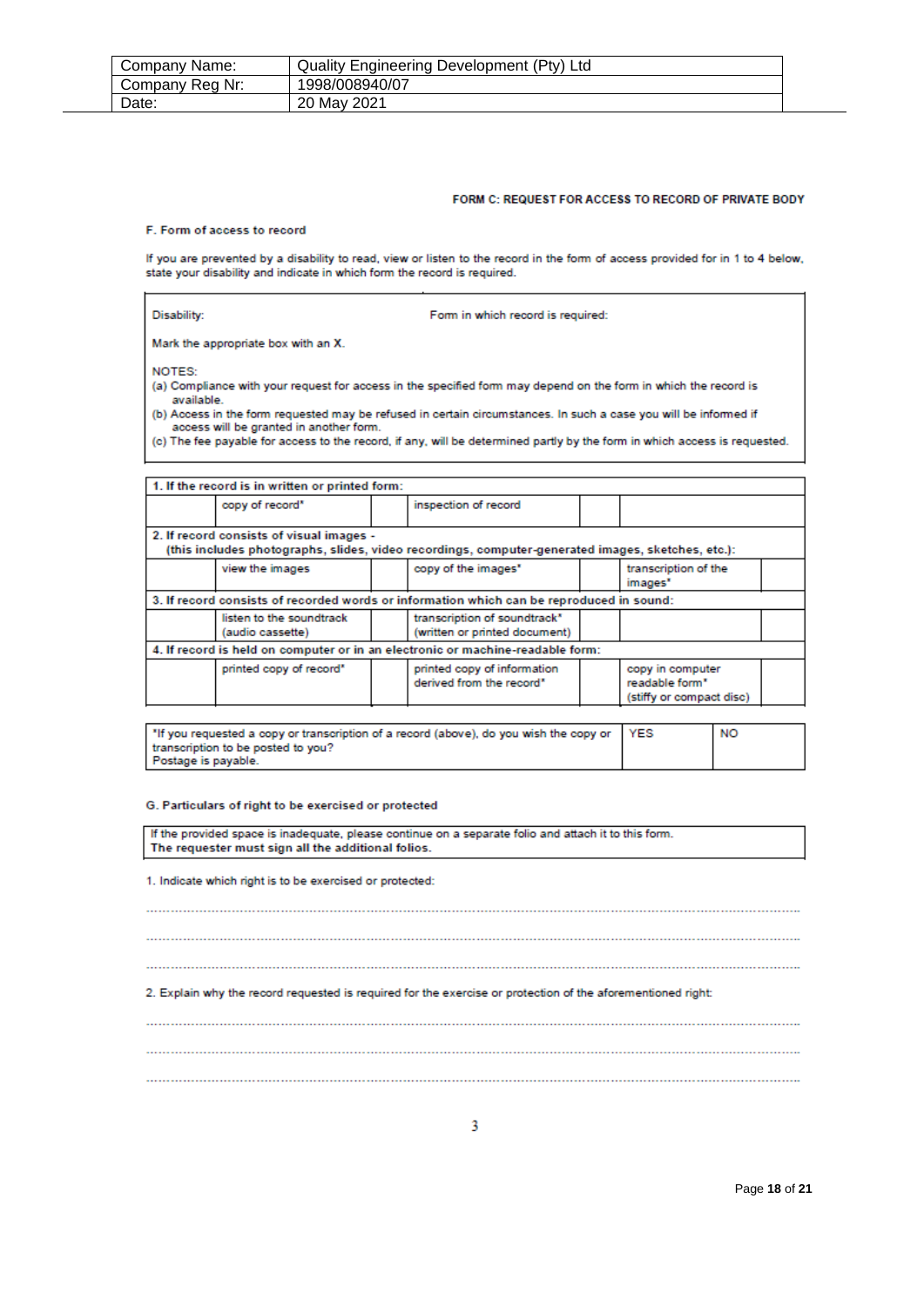| Company Name:   | Quality Engineering Development (Pty) Ltd |  |
|-----------------|-------------------------------------------|--|
| Company Reg Nr: | 1998/008940/07                            |  |
| Date:           | 20 May 2021                               |  |

#### FORM C: REQUEST FOR ACCESS TO RECORD OF PRIVATE BODY

H. Notice of decision regarding request for access

You will be notified in writing whether your request has been approved / denied. If you wish to be informed in another manner, please specify the manner and provide the necessary particulars to enable compliance with your request.

How would you prefer to be informed of the decision regarding your request for access to the record?

............................ SIGNATURE OF REQUESTER / PERSON ON WHOSE BEHALF REQUEST IS MADE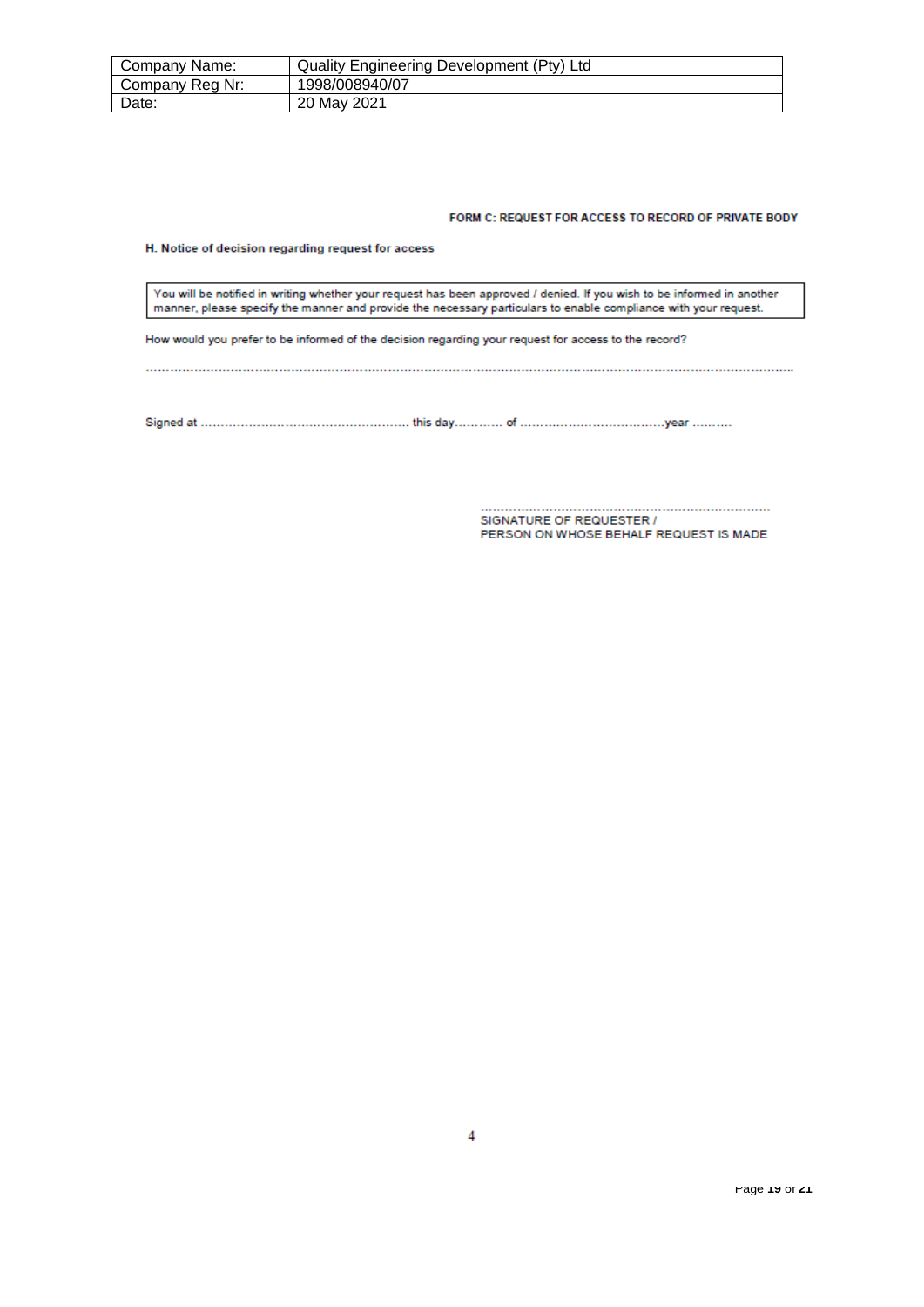| Company Name:   | Quality Engineering Development (Pty) Ltd |  |
|-----------------|-------------------------------------------|--|
| Company Reg Nr: | 1998/008940/07                            |  |
| Date:           | 20 May 2021                               |  |

 $\overline{a}$ L